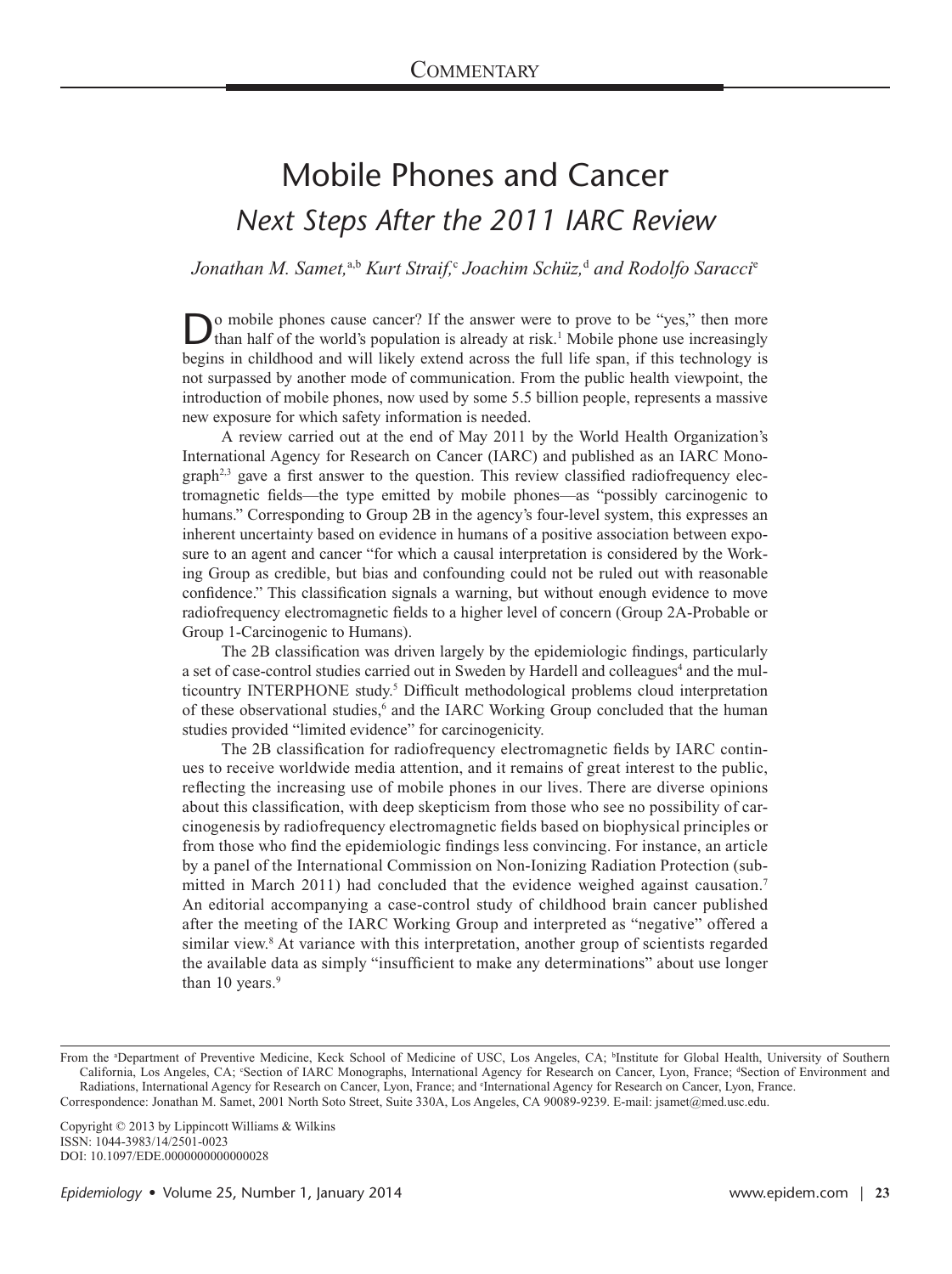Here, we offer our views on these studies and the next steps after the IARC classification. This commentary is based on our knowledge of the epidemiologic evidence and our participation (J.M.S. as Chair and R.S., K.S., and J.S. as members of the IARC secretariat) in the IARC Working Group. We make the inevitable call for "more research" but propose an integrated and strategic agenda that will target key uncertainties, well highlighted by the IARC review.

## **THE CURRENT EVIDENCE**

The IARC Working Group reviewed most of the literature available on radiofrequency electromagnetic fields up to May 2011. The studies date back decades, reflecting various eras of heightened concern about the consequences of electromagnetic fields—for example, worker exposures to radar, and mobile phones and brain cancer dating from the 1990s. Epidemiologic studies have addressed worker populations with higher whole body exposures than the general population, as well as exposures to the general population. Parallel mechanistic studies have been carried out, largely using in vitro methods. Substantial effort has also been directed toward characterizing human exposures to electromagnetic fields. Even though the Working Group considered about 900 publications, much of the evidence had limitations and was collectively found not to be very informative.

Given the uncertainty about possible underlying mechanisms for carcinogenesis, characterization of hazard has largely been driven by epidemiologic studies. Most have been case-control studies, comparing mobile phone use as reported by people with brain cancer and by controls—comparable people without brain cancer. Studies of this design, including the Swedish and INTERPHONE studies previously mentioned,<sup>4,5</sup> are potentially affected by multiple sources of bias, particularly because of reliance on self-reported mobile phone use as a surrogate for exposure to radiofrequency electromagnetic fields. The INTERPHONE study was carefully executed, including a number of validation studies to estimate magnitude and direction of bias.<sup>10</sup> This endeavor demonstrated the clear limits of case-control studies of the design of INTER-PHONE or the Swedish studies, restricted by both information bias coming from inherently limited recall of mobile phone use and selection bias coming from patterns of differential participation by potential cases and controls. Since the May 2011 Working Group meeting, further relevant articles have been published.

In the INTERPHONE study, an elevated risk of glioma was observed only among the 10% of heaviest regular users, measured as cumulative time of mobile phone use (ie, among those who have used the mobile phone for 1,640 hours or more). Alternative metrics of exposure were subsequently explored: in five of the 13 participating countries, exposure was also estimated as cumulative energy absorbed by the brain tissue, finding an increased risk of glioma among the 20% of the subjects with the highest cumulative energy dose.<sup>11</sup> However, an approach followed in most of the remaining countries was to investigate the distance of the origin of the glioma from the exposure source. These did not show associations with several analytic approaches.<sup>12</sup>

Results on 1105 acoustic neuroma cases and 2145 controls in the INTERPHONE study have also been presented, again observing increased risk only in the 10% of subjects with the highest exposure  $(1,640$  hours of cumulative call time).<sup>13</sup> A multicentric case-control study of brain tumors in children  $(n = 352)$  and adolescents  $(n = 646)^{14}$  was published after the IARC meeting and had not been available to the Working Group. Almost all odds ratios were slightly elevated (eg, the odds ratio for regular users vs. nonusers was 1.36, with 95% confidence interval  $\text{[CI]} = 0.92{\text -}2.02$ , although not statistically significant in any of the analyses relating various measures of exposure to brain tumor risk. Overall, the results were inconsistent.<sup>14</sup>

Four cohort studies complete the set of investigations published after the IARC meeting. First, the follow-up of a Danish cohort of mobile phone subscribers (a study considered by the IARC Working Group) was updated and restricted to a large subcohort of >3.21 million people with information on socioeconomic status. These were subdivided into approximately 360,000 mobile phone subscribers between 1982 and 1995 and the rest nonsubscribers.15 The incidence ratios for brain tumors in subscribers compared with nonsubscribers were 1.02 in both men and women. When analysis was restricted to those with 13 or more years of subscription, the ratios were 1.03 (95% CI =  $0.83-1.27$ ) in men and 0.91  $(0.41-2.04)$  in women.<sup>15</sup> The prospective design of the study avoids sources of bias specific to case-control studies; however, exposure misclassification may have arisen from using mobile phone subscription as a proxy for actual phone use, with no information on the amount of use to specifically investigate heavy users.<sup>15</sup>

The second cohort study comprises 791,710 participants in the UK Million Women Study who reported on their use of mobile phones.<sup>16</sup> Incident cancers were tracked over 7 years of follow-up, with no increased risk for glioma or meningioma. For acoustic neuroma, ever-use of a mobile phone was associated with increased risk (relative risk  $= 1.44$ )  $[95\% \text{ CI} = 0.91 - 2.28]$  and the risk was greater for those with 10 or more years of use (2.46 [1.07–5.64]).16

The remaining two cohorts comprise populations being followed through cancer registries. One cohort involves the populations monitored for incident cancer during the period 1992–2008 by 12 cancer registries in the US Surveillance, Epidemiology, and End Results Program.17 During this period, use of mobile phones in the United States went from closeto-none to nearly universal, while age-specific incidence rates of glioma remained nearly constant in the 12 registries, which captured 24,183 cases over the 17 years. This finding is not what would be anticipated based on the patterns of risk observed in relation to time since exposure and cumulative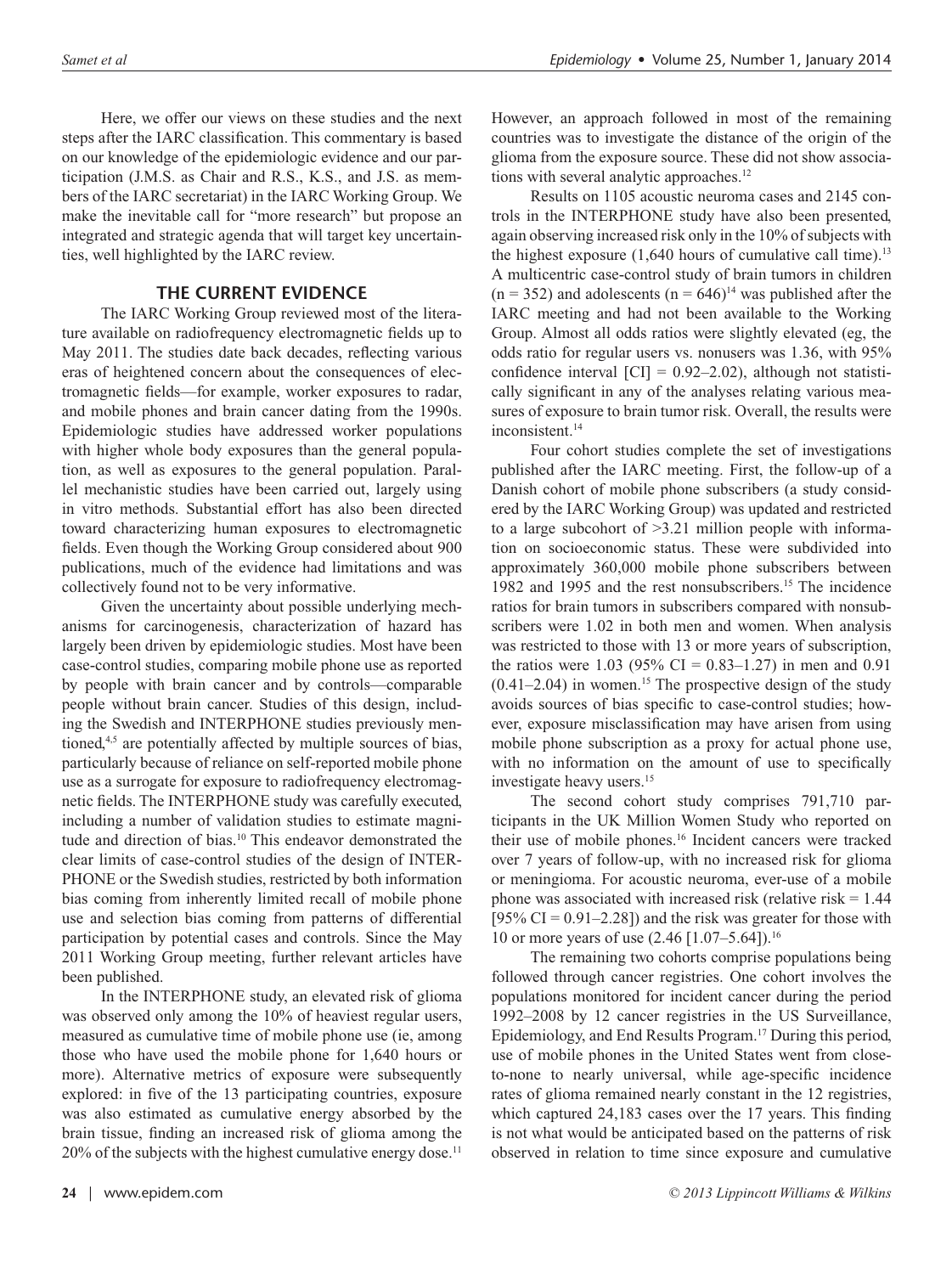use in the studies of Hardell and colleagues.<sup>3</sup> The near-stability of the rates is compatible with the risks as estimated from the small proportion (10%) of highly exposed people in the INTERPHONE study.17

The final study, an analysis of data from the cancer registries of the Nordic countries, supports a similar null conclusion.<sup>18</sup> This finding is noteworthy because it includes incidence data from populations of some INTERPHONE study centers and the Hardell studies. Overall these newer results do not remove the uncertainty inherent in the "possibly carcinogenic" (2B) IARC classification.

## **WAYS FORWARD**

Given the IARC classification and the rapidly rising number of people exposed to radiofrequency electromagnetic fields, a precautionary call for more research is warranted. However, more research should not be implemented without a coordinated plan that would strategically address the most critical uncertainties. The IARC Monograph<sup>3</sup> represents a starting point for identifying those uncertainties, and there are useful references for constructing such research strategic agendas. In 2010, the World Health Organization issued a general research agenda for radiofrequency fields<sup>19</sup> (now being updated), and the same topic had been considered by the European Union in 2009.20 There are models in other public health research areas as well; for example, a US National Research Council Committee developed a 13-year research portfolio for addressing uncertainties related to the risks for human health of airborne particles.<sup>21</sup> The committee developed principles for assigning priorities related to feasibility, timing, and decision-making value, and then evaluated progress with the agenda on a 6-year time frame. Multiple research agendas have also been developed for engineered nanomaterials—a parallel example of exposure to an emerging technology with a highly uncertain evidence base.22,23 In our opinion, the research agenda for mobile phones and cancer include specific components that are given below.

## **Epidemiologic Studies: Analytic**

## **Cohort Studies**

Prospective approaches are needed that are based on access to industry records of calls, essential for a valid assessment of exposure. We have mentioned one cohort (longitudinal) study in Denmark that used industry records for exposure and record linkage for outcomes.<sup>15</sup> Although the lack of information on amount of use is a major problem in interpreting the findings, this study exemplifies the general approach of using industry records linked to registries to carry out a cohort study. A prospective cohort study, COSMOS ("Cohort Study of Mobile Phone Use and Health"), is underway in five European countries. This study of ~290,000 men and women 18 years and over is obtaining permission to prospectively access and archive records of mobile phone use.<sup>24</sup> Although the study

has been launched, the follow-up of the study population is not yet secured. Unfortunately, COSMOS could become a great missed opportunity to obtain insight into possible cancer risks associated with long-term mobile phone use.

#### **Reanalysis of the Main Case-control Studies**

We have doubts about the value of embarking in new case-control studies with design similar to those already reported, given the inherent limitations of their design for research on mobile phone use and cancer. Questions persist about the two studies that were most critical to the IARC classification. Given the importance of these two studies and pending the results—still several years away—of new prospective studies, reanalysis using individual data and improved analytic methods could be valuable. This would include (1) further development of methods to model radiofrequency exposure and take precise tumor localization into account, investigating whether tumors "cluster" in the most exposed areas of the brain; (2) further modeling of bias, in particular simultaneously taking into account competing upward and downward biases; and (3) parallel reanalyses of the INTERPHONE study and the Hardell studies to better describe consistencies and inconsistencies.

The international context of the INTERPHONE and Swedish studies, involving many different centers, would add complexity to an endeavor of this type. Yet, if technically and financially feasible, such an approach would augment the information that had been available for the Monograph assessment.

## **Epidemiologic Studies: Descriptive**

Ongoing tracking of patterns of brain cancer incidence is an essential component of any future research. Fortunately, there are many population-based cancer registries that collect data of sufficient quality for such surveillance. The data considered by the IARC Working Group did not show any indication of a recent rise in brain cancer rates. However, the time period covered by most reports had ended 5 or more years earlier, and the small increase in glioma risk in the INTERPHONE study was observed only in 10% of regular users (corresponding to  $\leq 5\%$  of the total population), making it difficult to detect such an increase (if true) in national registry data.

In the meantime, as mentioned above, further followups of incidence-rate time trends in the Nordic countries<sup>14,17</sup> and the United States<sup>17</sup> have been published,<sup>15,18</sup> still showing no increase—particularly in the relevant subgroup of middleaged men who were among the first to use mobile phones. These trends have provided consistency checks of the relative risk estimates reported from the analytic studies, showing inconsistency with the Hardell results but not with those of INTERPHONE. These trend analyses have to be continued to address even longer latency periods. In addition, more information on the precise localization of the tumor should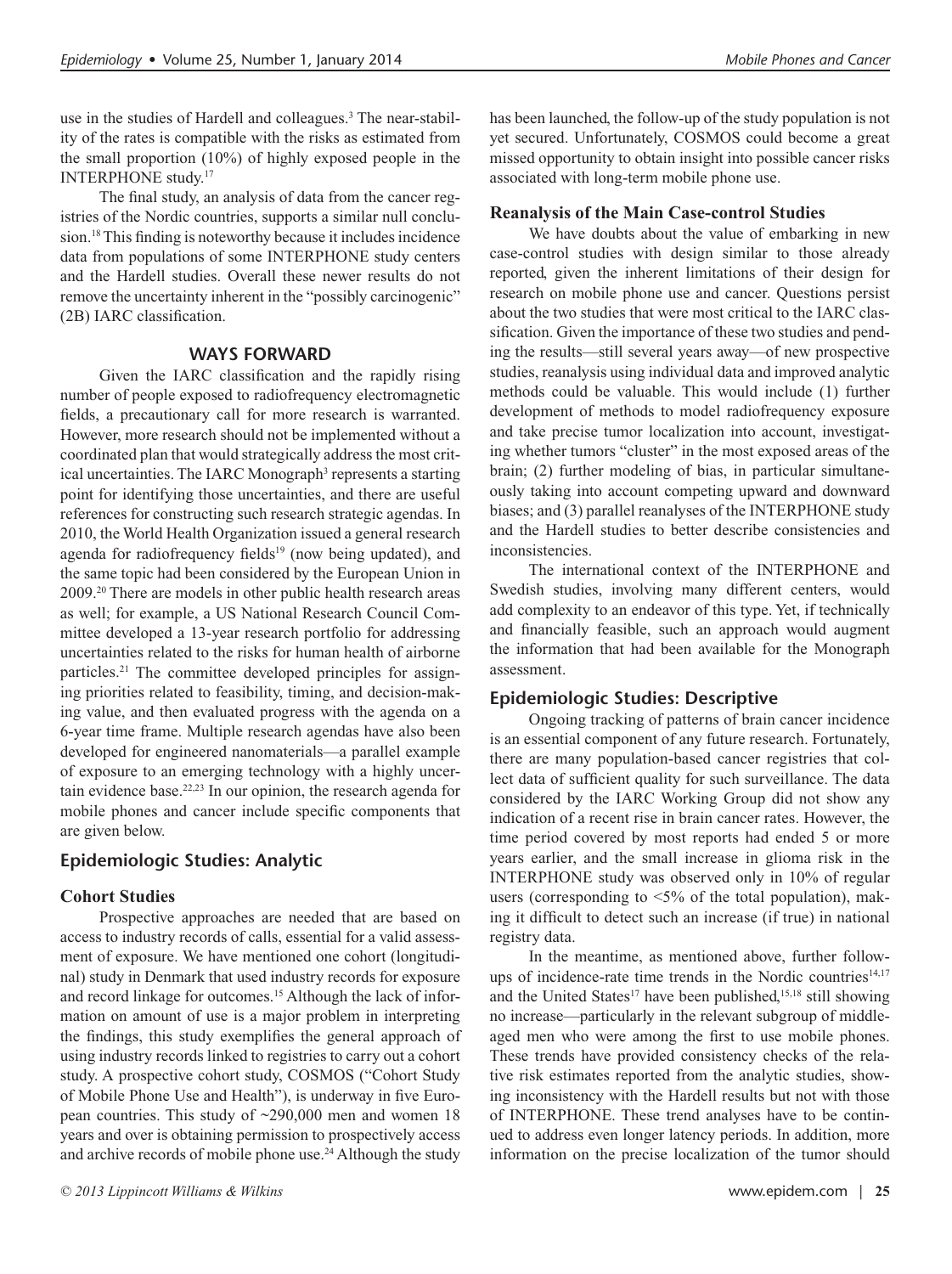be obtained for reliable trend analysis, for instance in tumors located in the temporal lobes.

# **Experimental Studies**

Animal bioassays, a standard for toxicologic testing, should be included in the research plan, although such studies should be delayed while awaiting the results of the large bioassay just initiated by the US National Toxicology Program (NTP).25 Short- and long-term bioassays are planned by the NTP that involve whole body exposure of mice (short-term) and rats (short-term and long-term). Further mechanistic studies may also be warranted, as the IARC Working Group took note of some "positive" mechanistic data.26

# **KEEPING PEOPLE WELL-INFORMED**

Finally, we turn to the furor that immediately followed the IARC classification and the lessons learned for risk communication and management. As with many potentially harmful environmental agents, even before the IARC classification, there was already a range of viewpoints in the face of scientific uncertainty, some strongly held. The classification as possibly carcinogenic to humans was trivialized by some who compared it with other agents having a 2B classification and acclaimed by others who found justification for their opinion that mobile phones present a danger. The subtlety of the 2B classification—that there is some, albeit uncertain evidence of risk, precluding classification as conveying no risk (Group 4)—proved difficult to communicate and did not fit well with media seeking a more definitive position.

Communication was further complicated by the restriction of the IARC Monograph Program to hazard identification because IARC does not quantify risk. A classification as possibly carcinogenic to humans may be misinterpreted by a lay person, meaning that there is indeed an increase in risk, but it is small. Although an underlying "weak association" may reduce the certainty with which a hazard identification is made, the "possible" categorization does not refer at all to the size of risk, but only to the strength of evidence.

Furthermore, as a scientific research institution within the broader World Health Organization structure, IARC is not mandated to propose risk management strategies, and the Working Groups do not consider risk management at all. Consequently, the IARC press release based on the Working Group's review of exposure could offer only reasonable precautionary strategies for reducing exposure to radiofrequency electromagnetic fields from mobile phones.

In this case, as with some other carcinogens, IARC faces two main challenges in communicating about carcinogenicity for agents of general concern. The first challenge is to combine the need for rapid notification of categorization of an agent (which becomes publicly known as soon as a Working Group meeting ends) with provision of a complete, accurate, double-checked Monograph publication presenting the arguments buttressing the Working Group evaluation. Although this cannot be an "instant" operation, any delay is now being minimized through fast online reporting of the principal findings in *Lancet Oncology*. Second, a strategy is needed to combine risk evaluation with comprehensive recommendations for risk control—an objective being pursued through a timely coordination with the World Health Organization to which the latter task institutionally belongs.

It is a long established practice of the IARC Monographs Program to reconsider an exposure when important new evidence has accumulated. The Preamble to the IARC Monographs provides the principles and procedures by which IARC Working Groups evaluate evidence for human carcinogenicity.27 Within this framework, the classification could be upgraded based on either further epidemiologic studies (finding an association of mobile phone use with brain cancer risk that can be shown not to reflect bias) or sufficiently convincing evidence from experimental studies. A downward classification could result if new and consistent studies, covering the full range of levels of exposure, were published that offered precise estimates around the null and were demonstrably free of bias. In addition, sustained investigative efforts will be needed to set aside the possibility that brain cancer risk from mobile phones will manifest only after substantial latency.

Hence, we are hopeful that responsible stakeholders in the mobile phone issue will develop and implement a strategic research agenda as we suggest. Questions will inevitably persist about the risks of mobile phones, and these questions should be answered with credible research. The IARC 2B classification implies an assurance of safety that cannot be offered—a particular concern, given the prospect that most of the world's population will have lifelong exposure to radiofrequency electromagnetic fields.

## **REFERENCES**

- 1. International Telecommunication Union. *The World in 2011: ICT Facts and Figures*. Geneva: International Telecommunication Union; 2011.
- 2. Baan R, Grosse Y, Lauby-Secretan B, et al.; WHO International Agency for Research on Cancer Monograph Working Group. Carcinogenicity of radiofrequency electromagnetic fields. *Lancet Oncol*. 2011;12: 624–626.
- 3. International Agency for Research on Cancer. *IARC Monographs on the Evaluation of Carcinogenic Risks to Humans. Non-Ionizing Radiation, Part 2: Radiofrequency Electromagnetic Fields*. Vol. 102. Lyon: International Agency for Research on Cancer; 2013.
- 4. Hardell L, Carlberg M, Hansson Mild K. Pooled analysis of casecontrol studies on malignant brain tumours and the use of mobile and cordless phones including living and deceased subjects. *Int J Oncol*. 2011;38:1465–1474.
- 5. The INTERPHONE Study Group. Brain tumour risk in relation to mobile telephone use: results of the INTERPHONE international case-control study. *Int J Epidemiol.* 2010;39:675–94.
- 6. Saracci R, Samet J. Commentary: call me on my mobile phone or better not? A look at the INTERPHONE study results. *Int J Epidemiol*. 2010;39:695–698.
- 7. Swerdlow AJ, Feychting M, Green AC, Leeka Kheifets LK, Savitz DA; International Commission for Non-Ionizing Radiation Protection Standing Committee on Epidemiology. Mobile phones, brain tumors, and the INTERPHONE study: where are we now? *Environ Health Perspect*. 2011;119:1534–1538.